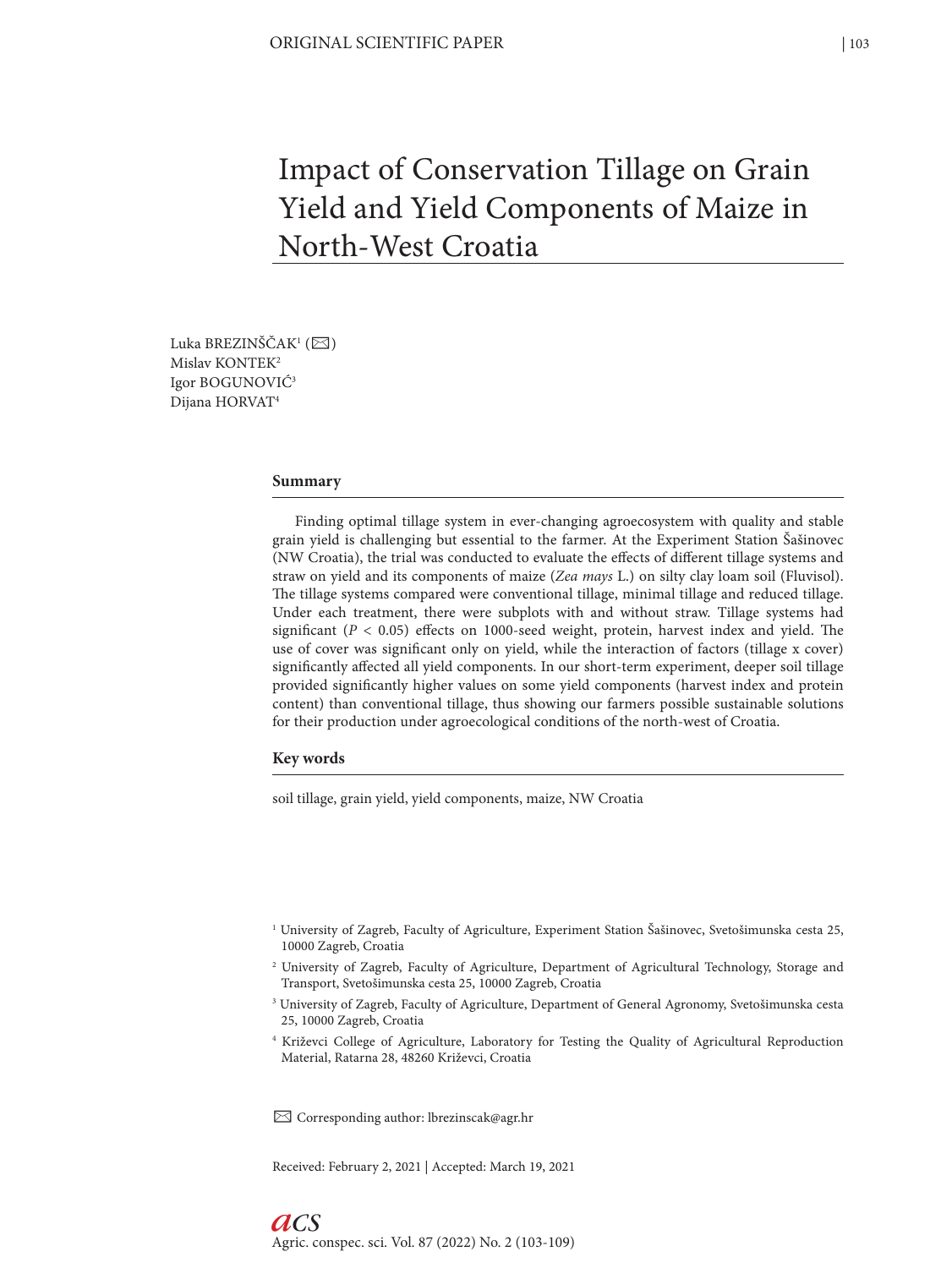### **Introduction**

Croatia is often considered "maize country", as confirmed by the National Bureau of Statistics (2018), with production around  $6,3$  t ha<sup>-1</sup> on 247 119 ha. This is no surprise, as maize has an acceptable market value, it is vital for its nutritional value, and as an energy crop for biofuel (Zrakić et al., 2017). Nowadays, when the climate changes accelerate, farmers are searching for a sustainable agro technical practices to ensure stable yields. Olesen et al. (2011) confirm that climate change is unfavorable for crop yield in Pannonia. In the past decade, different soil tillage systems, containing fertilization, were tried in Europe (Neudert and Smutný, 2018). As the most energy-consuming part of the production, tillage can present a chance for altering its usual methods. Tillage systems are regionally and even locally specific, they should be compatible with soil and climate conditions (Butorac, 1999; Husnjak et al., 2011; Servadio et al., 2014). To uphold crop demand for water, preservation of soil moisture and water retention with conservation tillage systems is increasing on croplands worldwide (Birkás et al., 2008). Mulching or permanent soil cover and sustainable tillage with wide crop rotation offer possible solution (Jug et al., 2015). These principles are intertwined in conservation agriculture, with an application on over 125 million hectares globally (Friedrich et al., 2012). Conservation tillage (CA) is encouraged by the European Common Agricultural Policy (European Union, 2000), and is applicable to all agroecological zones (Ceglar et al., 2018). CA improves soil quality and boosts crop productivity (Jug et al., 2018). Reducing evaporation and increasing infiltration CA can store more soil water, thus increasing yield (Nyakatawa et al., 2000; He et al., 2011). Lampurlanés et al. (2001) point out the influence of soil type and climatic conditions on possible yield under CA. Straw mulching has shown that soil quality improves (Bogunović et al., 2018a), but leads to the reduction (Dihma et al., 2009) or increase (Noor et al. 2021) of grain yield. Amount of straw mulch, time of application, and tillage management greatly affect the efficiency of mulch on increasing crop yield (Wang et al., 2019). Yields of maize vary under CA worldwide. Extensive European meta-analysis by Van den Putte et al. (2010) concludes that reduced tillage lowers yields by 4.5 %. Several authors have found that CA responds with a greater yield than conventional tillage under arid and semi-arid conditions (Romaneckas et al., 2020; Madarász et al., 2016). In humid or semi-humid conditions, plowing has achieved higher or similar maize yields compared to other reduced tillage methods (Berhe et al., 2013; Li et al., 2019). Experiments with the effect of alternative tillage method on protein content in maize are limited. Hence, this yield parameter should also be investigated. According to Špoljar et al. (2009), crop rotation helps with the growth of protein levels in maize, and with higher nitrogen rates. Deep tillage is recommended for protein build up in grain (Wasaya et al., 2017).

In Croatia, particularly in its north-western (NW) part, Mihalić and Butorac (1969) were pioneers with reduced-tillage methods in the middle of the 20<sup>th</sup> century with experiments on Stagnosol. Since then, to our knowledge, there have been no papers regarding different tillage methods with effect on yield and yield components of maize in similar agro-ecological conditions and even more, on Fluvisol. Finally, as is commonly known, finding optimal tillage method is a complex task, which consists of understanding several factors as soil type, climate, fertilization and other agroecological conditions. This paper aims to evaluate different conservation methods compared to conventional tillage on the several yield parameters of maize in agroecological conditions of NW Croatia.

### **Materials and Methods**

The experiment was performed at Experiment Station Šašinovec, University of Zagreb, Faculty of Agriculture (45° 50' N, 16° 11' E) in the City of Zagreb. Zaninović et al. (2008), state that the City of Zagreb lies in the inland region of Croatia, which has a temperate continental climate. The experimental field consisted of nine plots with dimension length 100 m x width 10 m each, organized as randomized blocks with three replications. Different tillage treatments were as follows: 1. Conventional tillage – ploughing in autumn and disking and harrowing in early spring (CT) 2. Minimum tillage – multitiller in spring (MT) 3. Reduced tillage – subsoiling in autumn and multitiller in spring (RT). The summary of tillage operations in the experiment is presented in Table 1. On each plot, cover (straw or no straw) was used as subfactor (50 m x 10 m). Wheat straw (2.75 t ha<sup>-1</sup>) was applied briefly after sowing. The soil is silty clay loam Fluvisol (Husnjak, 2014; IUSS Working Group WRB, 2015). According to the basic chemical property data this soil is neutral with pH 7 (in  $\text{H}_{2}\text{O}$ ), well supplied in phosphorus (249 mg/kg) and potassium (214 mg kg<sup>-1</sup>), and medium in total nitrogen. Organic matter is low (2.1%).

Temperature and rainfall data (Table 2) were recorded daily at meteorological stations located in the experimental fields' vicinity. The analysis of climatic conditions for the trial involved total monthly precipitation and mean monthly air temperatures compared with the earlier studied period (1983.-2012.). The rain factor (Rfm) was calculated monthly for precipitation (mm) and mean air temperatures (°C), according to Gračanin (1950).

Before seedbed preparation, fertilization was broadcast: 400 kg ha<sup>-1</sup> NPK 7:20:30 combined with 100 kg ha<sup>-1</sup> of UREA (46% N).

Weed control was uniformly carried out on May 11 with 4 l/ ha LUMAX (37.5 g  $L^1$  + Mezotrion+375 g  $L^1$  S-metolaklor+125 g L-1 Terbutilazin) and on June 12 with 0.3 L ha-1 LONTREL 300 (300 g L-1 Clopyralid).

Maize (FAO 460) was sown on May 6, 2020, at recommended planting density to achieve a stand of 65 000 plants per hectare at harvest. The preceding crop was soybean. Harvest was conducted at technological maturity (October 30, 2020) from an area of 10 m2 , leaving out maize plant at the edge of the area. No irrigation was applied. From each treatment 1 maize grain sample was collected, 18 in total. For biological yield ten plants were selected from each treatment, bundled and weighed. Data for both yields was converted to t/ha, prior to calculating HI.

Grain analyses were conducted at Križevci College of Agriculture (Agrochemical laboratory and Laboratory for testing the quality of agricultural reproduction material). Grain samples were weighted and dried at 105 °C until constant weight to determine moisture content. Hectolitre mass was conducted using Schopper scale (0,25 L). A 1000-seed weight was determined with Contador Seed Counter (Pfeuffer Gmbh, Germany). The maize yield, hectoliter weight and 1000-seed weight for each plot were calculated at 14% grain moisture. The amount of total nitrogen was determined by the Kjeldahl method, while the concentration of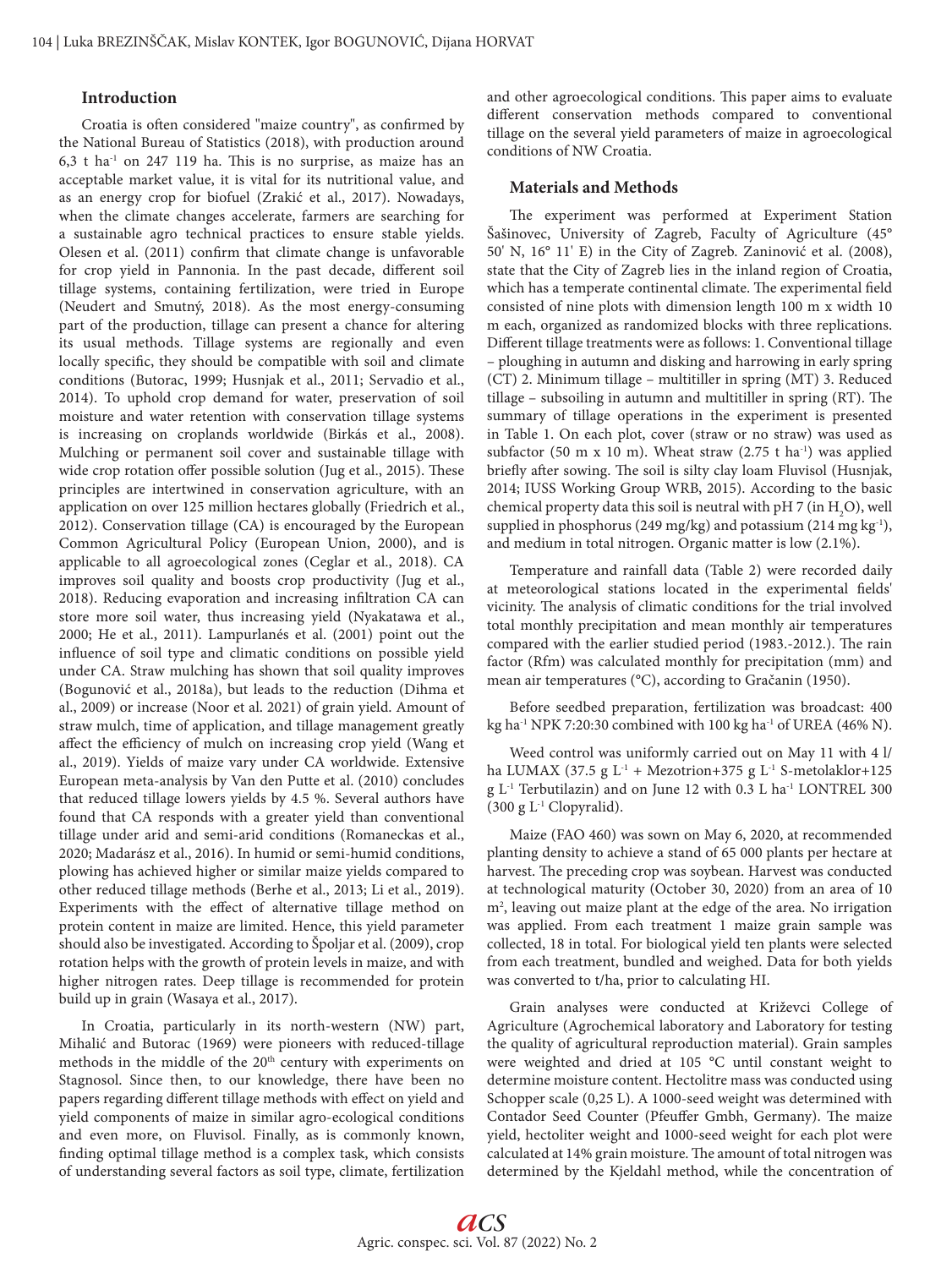|  |  |  | Table 1. Tillage operations and equipment used in the experiment during 2020 |  |  |  |
|--|--|--|------------------------------------------------------------------------------|--|--|--|
|--|--|--|------------------------------------------------------------------------------|--|--|--|

|                     |                                                                   | Treatment        |               |                  |  |  |
|---------------------|-------------------------------------------------------------------|------------------|---------------|------------------|--|--|
| Operation           | Equipment                                                         | <b>CT</b>        | MT            | <b>RT</b>        |  |  |
| Subsoiling          | Mandan MGW 5 3000; working depth 35-40 cm; working width 300 cm   |                  |               | 18 December 2019 |  |  |
| Ploughing           | Kuhn Varimaster 151; working depth 18-20 cm; working width 150 cm | 18 December 2019 |               |                  |  |  |
| Disc harrowing      | OLT 36 Drava; working depth 10-14 cm; working width 395 cm        | 23 April 2020    |               |                  |  |  |
| Multitiller         | Dexwal Grunt; working depth 10-15 cm; working width 300 cm        |                  | 20 April 2020 | 20 April 2020    |  |  |
| Seedbed preparation | Maschio ASI 2; working depth 1-4 cm; working width 185 cm         | 5 May 2020       | 5 May 2020    | 5 May 2020       |  |  |

Note: CT – conventional tillage – ploughing in autumn and disking and harrowing in early spring; MT – Minimum tillage – multitiller in spring; RT – Reduced tillage – subsoiling in autumn and multitiller in spring

**Table 2.** Percipitation, air temperature and rainn factor (Rfm) for 2020 in comparison to referent period (1983-2012)

| Months    | Precipitation (mm) |       |           | Temperature (°C) |           | Rfm  |           | Climate classification |  |
|-----------|--------------------|-------|-----------|------------------|-----------|------|-----------|------------------------|--|
|           | 1983-2012          | 2020  | 1983-2012 | 2020             | 1983-2012 | 2020 | 1983-2012 | 2020                   |  |
| May       | 67.5               | 76.2  | 16.6      | 15.4             | 4.1       | 4.9  | Sa        | Sa                     |  |
| June      | 95.1               | 106.8 | 19.7      | 19.4             | 4.8       | 5.5  | Sa        | Sh                     |  |
| July      | 71.8               | 118   | 21.7      | 21.2             | 3.3       | 5.6  | A         | Sh                     |  |
| August    | 89.1               | 107.5 | 21.1      | 22.3             | 4.2       | 4.8  | Sa        | Sa                     |  |
| September | 92.9               | 111.7 | 16.4      | 16.9             | 5.7       | 6.6  | Sh        | Sh                     |  |
| October   | 78.8               | 195.7 | 11.2      | 11.6             | 7         | 16.8 | H         | Ph                     |  |

Note: A - arid (Rfm 1.7 – 3.3); Sa - semiarid (Rfm 3.4 – 5.0); Sh - semihumid (Rfm 5.1 – 6.6); H - humid (Rfm 6.7 – 13.3); Ph- perhumid (Rfm > 13.3)

total protein content was calculated from total nitrogen multiplied by a factor of 6.25. Harvest index (HI) was calculated according to Beadle (1987) ((HI = grain yield/biological yield)  $\times$  100, %).

All collected data were analyzed with analysis of variance (ANOVA). When significant F-tests were observed, the mean separation was obtained using a Fisher's LSD test at the *P* < 0.05 probability level.

**Results and Discussion**

The long-term average of the mean monthly temperature during vegetation period (May-October) was 17.8 °C, while precipitation in the region was 495 mm (Table 2). Values of the mean monthly air temperatures in 2020, were similar in comparison to the long-term average, with ideal distribution during the vegetation period (Pucarić et al., 1997). According to Pospišil (2010), needed precipitation for stable yield during vegetation period is 400 mm. During 2020, the precipitation was 30% above the long-term average. Especially intense precipitation was in July and October (40% and 60% above the long-term average). The impact of this phenomenon was reflected in the yield and quality of maize.

combined interaction of the cover and soil tillage factors (Table 3). The interaction of factors (C x T) significantly affected all yield parameters while the use of cover only significantly affected grain yield and contrary tillage did not significantly affect only hectoliter mass.

The variances of the productivity averaged for the investigated period, revealed the statistical significance of the independent and

|                | Table 3. Results of ANOVA analysis for crop yield and yield compo- |  |  |
|----------------|--------------------------------------------------------------------|--|--|
| nents of maize |                                                                    |  |  |

|              | Yield  | 1000-kernel<br>weight | Harvest<br>index | Protein | Hectoliter<br>mass |
|--------------|--------|-----------------------|------------------|---------|--------------------|
| Tillage (T)  | $\ast$ | ∗                     | ∗                | $\ast$  | n.s.               |
| Cover $(C)$  | $\ast$ | n.s.                  | n.s.             | n.s.    | n.s.               |
| $T \times C$ | $\ast$ | $\ast$                | $\ast$           | ∗       | ∗                  |

Note:  $*$  -  $P$  < 0.05; n. s. – nonsignificant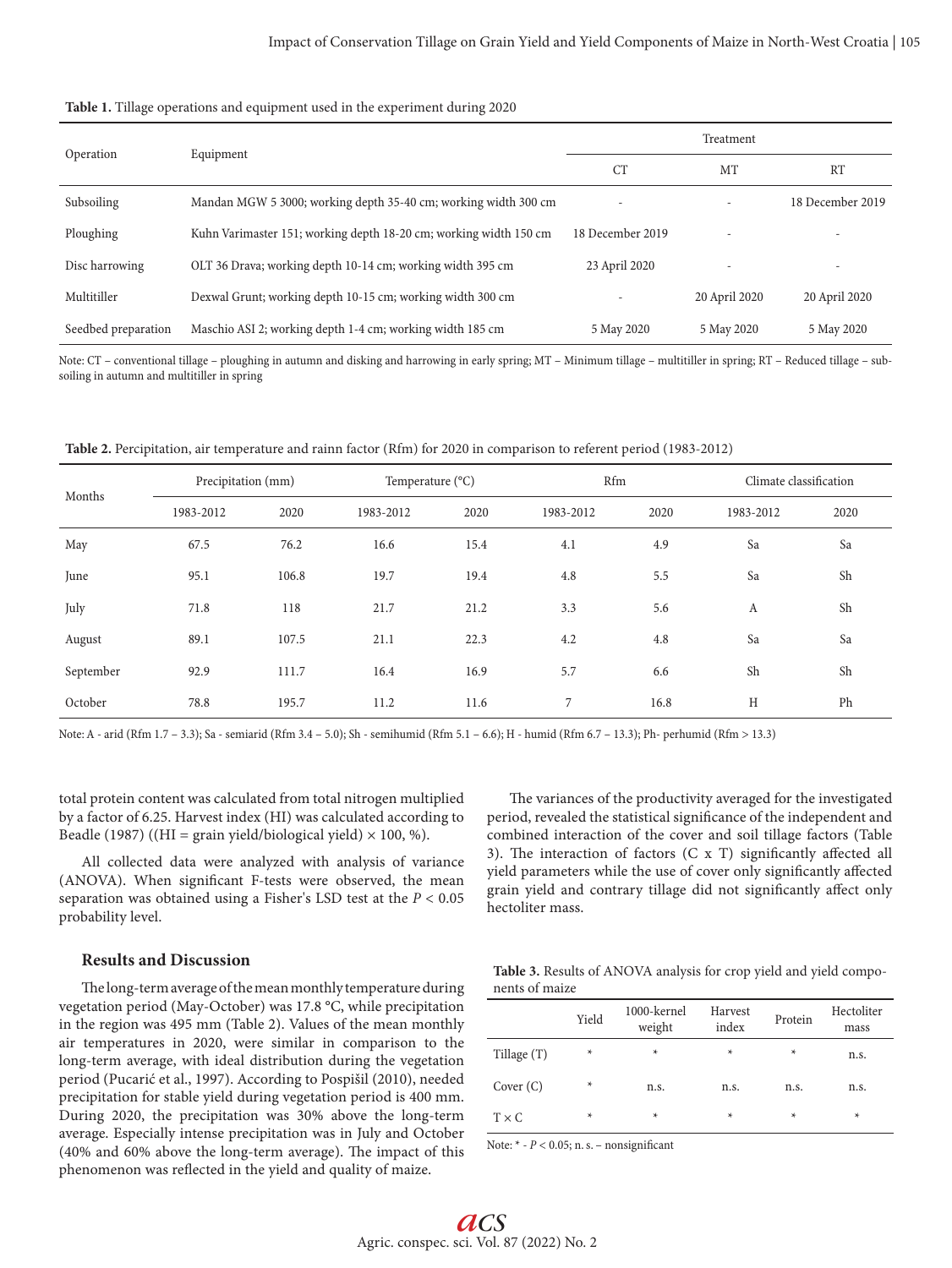According to Svečnjak et al. (2004), 1000-seed weight is the most stable yield component, with little or no effect from abiotic factors. It is also important to note that more extended maturity groups (>FAO 400) tend to produce heavier 1000-seed weight. Tillage practices significantly affected 1000-seed weight (CT (394.88 g)>RT (388.37 g)>MT (362.83 g)), while the use of cover did not affect significantly (Bare (382.53 g); Covered (381.49 g)). The significantly highest value was observed on straw covered plots with RT treatment, followed by CT (Table 4). Both of those treatments have autumn tillage which conserves more water. These results agree with those by Asenso et al. (2018). Moreover, deeper autumn ploughing followed by multi-tiller use in spring achieved the highest result on Stagnic Luvisol in arid conditions (Kvaternjak et al., 2015). Similar to our results, deeper tillage (22- 25 cm) had significantly higher 1000-seed weight than shallow tillage (10 cm) (Romaneckas et al., 2020). Finally, under humid conditions, Jug et al. (2007) recommend conventional tillage for maize. Our study results showed only relative differences between straw covered and bare plots. According to Khurshid et al. (2006) application of straw significantly affected 1000 kernel weight only when it was applied with 4 or more tons per hectare. De and Bandyopadhyay (2013) found no significant difference between mulched and un-mulched treatments. Also, Noor et al. (2021) did not report significant differences with an application of 5 t ha<sup>-1</sup> of wheat straw. However, in arid conditions, straw mulching increased kernel weight (Noor et al., 2021; Wang et al., 2011).

Hectoliter mass is considered the most important physical feature for grain quality assessment, storage, transport and milling (Bódi and Pepó, 2007). Tillage (CT (82.84 kg/hl)>MT (81.81 kg  $hL^{-1}$ )>RT (81.32 kg  $hL^{-1}$ )) and cover (Bare (80.66 kg  $hL^{-1}$ ); Covered  $(80.66 \text{ kg } hL^{-1})$ ) as single factor did not impact significantly, but the interaction of tillage x cover significantly impacted the hectoliter mass. The interaction of factors probably resulted in forming favorable agroclimatic conditions during grain-filling period. The highest hectoliter mass was recorded on covered plots with CT followed by RT (Table 4). Similar values were obtained by Kvaternjak et al. (2015) during the second year of their experiment. Deep soil loosening and tillage do not provide significant differences in hectoliter mass, as stated by Cociu and Alionte (2011). Also, Kisić et al. (2002) found significantly higher hectoliter mass in ploughing treatments in comparison with notillage. On chernozem, Jug et al. (2007) reported significantly lower hectoliter mass with shallow tillage when compared with deep tillage.

Commonly, the harvest index (HI) represents the plant capacity to allocate biomass (assimilates) into the formed reproductive parts of the plant (Wnuk et al., 2013), and it is greatly influenced by soil tillage (Ion et al., 2015). HI was significantly influenced by tillage x cover interaction. On covered plot RT have the highest HI, while CT on the bare plot have the lowest HI (Table 4). Deeper tilled plots (RT) showed higher value of HI, which was contrary to Wasaya et al. (2017) but similar to Asenso et al. (2018) probably due to higher grain and biological yield. Although the cover's single effect was not significant on harvest index, the straw (28.31%) had the greatest effect compared to the bare plot (27.39%). Tillage had significant differences on HI (RT (29.68%)>MT (26.94%)>CT (26.90%)), which is in line with findings from Moriaque et al. (2019).

The protein content is deficient in maize, and typically its variability ranges from 8 to 11% (Watson et al., 1987). Interestingly, according to Dudley and Lambert (1992), grain yield and protein concentration have an inverse relationship. Their significant ( $P < 0.001$ ) negative correlation ( $r = -0.885$ ) is reported in Cociu and Alionte (2012), and thoroughly explained in Mason and D'croz-Mason (2002). The mean maximum value of protein was observed on RT plots with cover, while the minimum was noted on CT plots with cover (Table 4). In our experiment, subsoiling significantly (RT  $(8.34%) > CT (7.47%) > MT (7.42%)$ ) provided the best results regarding protein content. The use of cover (Bare 7.77%; Covered 7.61%) as a single factor did not have a significant effect. Benefits from the combination of deeper tillage and straw mulch on protein content are in line with Zamir et al. (2013). It is possibly because deep tillage broke the compacted layer, allowing better nitrogen and water uptake from deeper soil layers (Kessel and Hartley, 2000). On the other hand, literature provides conflicting results, Špoljar et al. (2009, 2010) and De Vita et al. (2007) recommend conventional tillage while Houx et al. (2016) and Sessiz et al. (2010) find no significant effect from tillage systems. Furthermore, according to Cociu and Alionte (2012), conservation tillage significantly lowers protein content.

Yield is an essential factor in agriculture production. Tillage, cover, and T x C interactions significantly affect maize grain yield. Bare plots  $(12.6 \text{ tha}^{-1})$  note a higher yield than straw plots  $(10.9 \text{ t}$ ha-1) (Fig. 1). RT yield 13.3 t/ha while MT and CT achieves lower yields by 24% and 13 % (Fig. 1). Tillage  $\times$  cover interaction (Fig. 2) reveals the negative impact of straw on MT and RT treatments, resulting in 23% and 9% lower yields than bare plots probably, caused by intense precipitation during the vegetation period

**Table 4.** Values of yield components of maize

| Tillage   | $1000$ -kernel (g) |                      | Hectolitar mass $(kg h l^{-1})$ |          | Harvest index (%) |          | Protein (%) |         | N(%) |       |
|-----------|--------------------|----------------------|---------------------------------|----------|-------------------|----------|-------------|---------|------|-------|
|           | Bare               | Straw                | Bare                            | Straw    | Bare              | Straw    | Bare        | Straw   | Bare | Straw |
| <b>CT</b> | 394.39 aA          | 395.28 aA            | 82.34 aA                        | 83.34 aA | 25.58 bA          | 28.26 aB | 7.60 aA     | 7.33aA  | 1.21 | 1.17  |
| MT        | 365.07 bA          | 360.59 <sub>bA</sub> | 79.21 aB                        | 84.2 aA  | 27.08 bA          | 26.80 aA | 7.54 aA     | 6.98 aA | 1.20 | 1.12  |
| <b>RT</b> | 388.14 aA          | 388.60 aA            | 80.43 aA                        | 82.19 aA | 29.51 aA          | 29.85 aA | 8.17 aA     | 8.52bA  | 1.31 | 1.36  |

Different letters represent significant differences at a *P* < 0.05 between tillage (lowercase-column) and cover (uppercase-rows) treatments; CT – conventional tillage – ploughing in autumn and disking and harrowing in early spring; MT – Minimum tillage – multitiller in spring; RT – Reduced tillage – subsoiling in autumn and multitiller in spring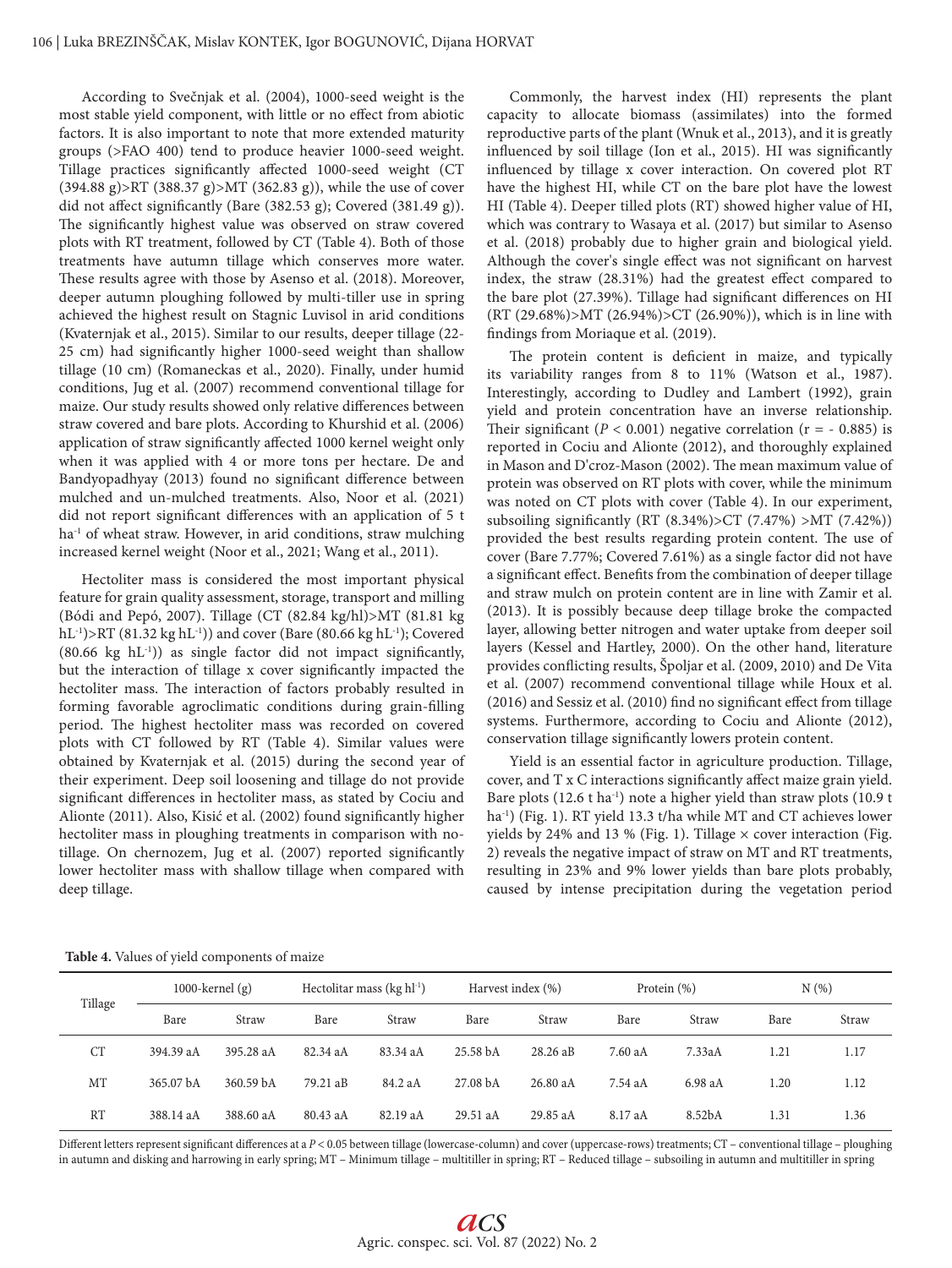(Alvarez and Steinbach, 2009). The effect of subsoiling caused better soil physical condition (e.g., Bogunović et al., 2018b), and mineralization of nutrients and root growth (Chalise et al., 2020), which reflected on a higher yield. When comparing different tillage systems in similar environments of Croatia, the following systems produce less maize: reduced tillage produces 20-25% (Kisić et al., 2002; 2010), disk harrowing 13 %, no-tillage 36 % (Jug et al., 2006), avoiding autumn ploughing 30 % (Kvaternjak et al., 2015) when compared with conventional plough tillage. With the use of straw, intense rainfall causes significant differences, which is contrary to Shan et al. (2018), as an effect of mulching takes longer to manifest significantly on grain yield. Accordingly, covered plots note lower yields, but if tilled deeper, satisfactory yield is attained.







Figure 2. Effect of factor interaction (cover and tillage) on yield (t  $ha^{-1}$ 

Note: Different letters represent significant differences at a *P* < 0.05 between tillage (lowercase) and cover (uppercase) treatments

## **Conclusion**

This experiment was established to estimate the short-term effects of tillage and straw at Experiment Station Šašinovec on maize yield and yield components. Reduced tillage method with subsoiling achieved higher yields when compared to conventional tillage. Also, as expected, tillage had a significant effect on most of the maize yield components. The use of straw under extensive rainfall did not provide higher yields nor significantly affect most other yield components. For this experiment, we can conclude that non-inverted deeper tillage contributes to higher yields and soil potential by disrupting "plough pan" caused by intensive traditional tillage. There is a viable need to modify our tillage methods, so establishing long-term experiment for further observation is needed. Forming specific tillage systems for agriculture production in temperate climates provides new insights for farmers to experiment with new ideas at the local level, to increase tillage diversity, usage and quantity of straw (mulch) and most importantly to contribute to the sustainability of the local agroecological system.

#### **References**

- Alvarez R., Steinbach H. S. (2009). A Review of the Effects of Tillage Systems on Some Soil Physical Properties, Water Content, Nitrate Availability and Crops Yield in the Argentine Pampas. Soil Tillage Res. 104: 1-15. doi: 10.1016/j.still.2009.02.005
- Asenso E., Li J., Hu L., Issaka F., Tian K., Zhang L., Zhang L., Chen H. (2018). Tillage Effects on Soil Biochemical Properties and Maize Grown in Latosolic Red Soil of Southern China. Appl Environ Soil Sci. 1: 1-10. doi: 10.1155/2018/8426736
- Beadle C. L. (1987). Plant Growth Analysis. In: Techniques in Bioproductivity and Photosynthesis. 2nd ed. J. (Coombs J., Hall D.O., Long S.P., Sacrlock J.M.O., eds), Pregamon Press, Oxford: New York, USA, pp. 21-23
- Berhe F. T., Fanta A., Alamirew T., Melesse A. M. (2013). The Effect of Tillage Practices on Grain Yield and Water Use Efficiency. Catena 100: 128-138. doi: 10.1016/j.catena.2012.08.001
- Birkás M., Szemők A., Antos G., Neményi M. (2008). Environmentally-Sound Adaptable Tillage. Akadémiai Kiadó, Budapest, Hungary, pp. 50-80
- Bódi Z., Pepó P. (2007). Determining Factors of Test Weight in Maize (*Zea mays* L.). Acta Agrar Debr. 27: 40-42. doi: 10.34101/actaagrar/27/3099
- Bogunović I., Kisić I., Mesić M., Zgorelec Ž., Šestak I., Perčin A., Bilandžija D. (2018a). Održive mjere gospodarenja tlom u ekološkoj poljoprivredi za klimatske uvjete mediteranske Hrvatske. University of Zagreb, Faculty of Agriculture, Zagreb, Croatia, pp. 31-47
- Bogunović I., Pereira P., Kisic I., Sajko K., Sraka M. (2018b). Tillage Management Impacts on Soil Compaction, Erosion and Crop Yield in Stagnosols (Croatia). Catena 160: 376-384
- Butorac A. (1999). Opća Agronomija. Školska knjiga, Zagreb, Croatia, pp. 157-250
- Ceglar A., Croitoru A. E., Cuxart J., Djurdjevic V., Güttler I., Ivančan-Picek B., Jug D., Lakatos M., Weidinger T. (2018). PannEx: the Pannonian Basin Experiment. Clim Serv. 11: 78-85. doi: 10.1016/j. cliser.2018.05.002
- Chalise D., Kumar L., Sharma R., Kristiansen P. (2020). Assessing the Impacts of Tillage and Mulch on Soil Erosion and Corn Yield. Agronomy 10 (1): 63. doi:10.3390/agronomy10010063
- Cociu A. I., Alionte E. (2011). Yield and Some Quality Traits of Winter Wheat, Maize and Soybean, Grown in Different Tillage and Deep Loosening Systems Aimed to Soil Conservation. Rom Agric Res. 28 (1): 109-120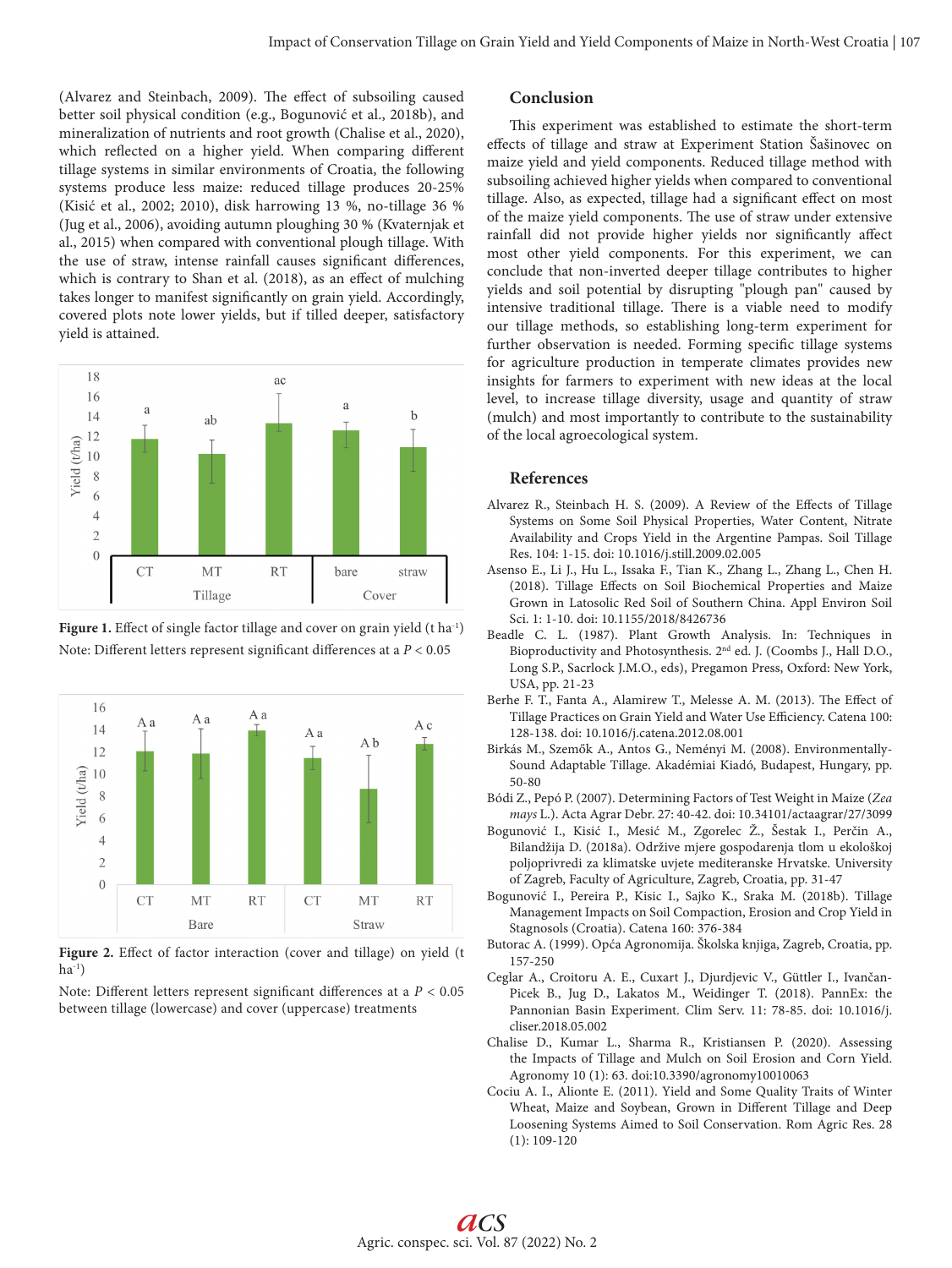Croatian Bureau of Statistics. (2018). Statistical Yearbook of the Republic of Croatia. Zagreb, Croatia. Available at: https://www.dzs.hr/Hrv\_ Eng/ljetopis/2018/sljh2018.pdf [Accessed: 20 08. 2020].

- De B., Bandyopadhyay S. (2013). Influence of Soil Conservation Techniques on Growth and Yield of Maize (*Zea mays* L.) in Terai Region of West Bengal. SAARC J Agric. 11 (1): 133-147 doi: 10.3329/ sja.v11i1.18390
- De Vita P., Di Paolo E., Fecondo G., Di Fonzo N., Pisante M. (2007). No-Tillage and Conventional Tillage Effects on Durum Wheat Yield, Grain Quality and Soil Moisture Content in Southern Italy. Soil Till Res. 92 (1-2): 69-78. doi: 10.1016/j.still.2006.01.012
- Dihma R. V., Vasilakoglou I. B., Gatsis Th. D., Panou-Philotheou E., Eleftherohorinus I. G. (2009). Effects of Aromatics Plants Incorporated as Green Manure on Weed and Maize Development. Field Crops Res. 110 (3): 235-241. doi: 10.1016/j.fcr.2008.09.005
- Dudley J. W., Lambert R. J. (1992). Ninety Generations of Selection for Oil and Protein in Maize. Maydica 37: 81-89
- European Union (2000). Special Report 14/2000 on Greening the CAP together with the Commission's Replies. Official Journal C353/2000. Available at: https://eur-lex.europa.eu/legal-content/ EN/ALL/?uri=CELEX%3A32000Y1208%2801%29 [Accessed: 21 05. 2020].
- Friedrich T., Derpsch R., Kassam A. (2012). Overview of the Global Spread of Conservation Agriculture. Available at: http://factsreports. revues.org/1941 [Accessed: 14 10. 2020].
- Gračanin M. (1950). Mjesečni kišni faktori i njihovo značenje u pedološkim istraživanjima. Agric Conspec Sci. 12: 51-67
- He J., Li H., Rabi G. R., Wang Q., Cai G., Su Y., Qiao X., Liu L. (2011). Soil properties and Crop Yields after 11 Years of No Tillage Farming in Wheat–Maize Cropping System in the North China Plain. Soil Till Res. 113: 48-54. doi: 10.1016/j.still.2011.01.005
- Husnjak S., Romić M., Poljak M., Pernar N. (2011). Recommendations for Soil Management in Croatia. Agric Conspec Sci. 76 (1): 1-8
- Husnjak S. (2014). Sistematika tala Hrvatske. Hrvatska sveučilišna naknada, Zagreb, Croatia, pp. 241-250
- Houx III J. H., Wiebold W. J., Fritschi F. B. (2016). Long Term Tillage Treatment Effects on Corn Grain Nutrient Composition and Yield. Field Crops Res. 191: 33-40. doi: 10.1016/j.fcr.2016.04.002
- Ion V., Dicu G., Dumbravă M., Temocico G., Alecu I.N., Băşa A.G., State D. (2015). Harvest Index at Maize in Different Growing Conditions. Rom Biotechnol Lett 20 (6): 10951-10960
- IUSS Working Group WRB (2015). World Reference Base for Soil Resources 2014, update 2015. International Soil Classification System for Naming Soils and Creating Legends for Soil Maps. World Soil Resources Reports Nr. 106. FAO, Rome, Italy.
- Jug D., Stipešević B., Jug I., Stošić M., Kopas G. (2006). Prinos kukuruza (*Zea mays* L.) na različitim varijantama obrade tla. Poljoprivreda 12 (2): 5-10
- Jug D., Stipešević B., Jug I., Samota D., Vukadinović V. (2007). Influence of Different Soil Tillage Systems on Yield of Maize. Cereal Res Commun. 35 (2): 557-560. doi: 10.1556/CRC.35.2007.2.98
- Jug D., Birkás M., Kisić I. (2015). Obrada tla u agroekološkim okvirima. HDPOT, Osijek, Croatia, pp. 56-84
- Jug D., Jug I., Brozović B., Vukadinović V., Stipešević B., Đurđević B. (2018). The Role of Conservation Agriculture in Mitigation and Adaptation to Climate Change. Poljoprivreda 24 (1): 35-44. doi:10.18047/poljo.24.1.5
- van Kessel C., Hartley C. (2000). Agricultural Management of Grain Legumes: Has It Led to an Increase in Nitrogen Fixation? Field Crops Res. 65 (2-3): 165-181. doi: 10.1016/S0378-4290(99)00085-4
- Khurshid K., Iqbal M., Arif M. S., Nawaz A. (2006). Effect of Tillage and Mulch on Soil Physical Properties and Growth of Maize. Int J Agric Biol. 8 (5): 593-596
- Kisić I., Bašić F., Birkas M., Jurišić A., Bićanić V. (2010). Crop Yield and Plant Density under Different Tillage Systems. Agric Conspec Sci. 75  $(1): 1-7$
- Kisić I., Bašić F., Mesić M., Butorac A., Sabolic M. (2002). Influence of

Different Tillage Methods on Yield of Maize on Stagnic Luvisols of Central Croatia. Agric Conspec Sci. 67 (2): 81-88

- Kvaternjak I., Kisić I., Birkás M., Špoljar A., Marenčić D. (2015). Yields and Yield Components of Maize (*Zea Mays* L.) and Soybean (Glycine Max) as Affected by Different Tillage Methods. Ekológia (Bratislava) 34 (4): 371-379. doi:10.1515/eko-2015-0033
- Lampurlanés J., Angás P., Cantero-Martı nez C. (2001). Root Growth, Soil Water Content and Yield of Barley under Different Tillage Systems on Two Soils in Semiarid Conditions. Field Crops Res. 69: 27-40. doi: 10.1016/S0378-4290(00)00130-1
- Li Y., Li Z., Cui S., Jagadamma S., Zhang Q. (2019). Residue Retention and Minimum Tillage Improve Physical Environment of the Soil in Croplands: A Global Meta-Analysis. Soil Till Res. 194: 104292. doi: 10.1016/j.still.2019.06.009
- Madarász B., Juhos K., Ruszkiczay-Rüdiger Z., Benke S., Jakab G., Szalai Z. (2016). Conservation Tillage vs. Conventional Tillage: Long-Term Effects on Yields in Continental, Sub-Humid Central Europe, Hungary. Int J Agric Sustain. 14 (4): 408-427. doi: 10.1080/14735903.2016.1150022
- Mason S. C., D'croz-Mason N. E. (2002). Agronomic Practices Influence Maize Grain Quality. J Crop Prod. 5 (1-2): 75-91. doi: 10.1300/ J144v05n01\_04
- Mihalić V., Butorac A. (1969). Utjecaj različite dubine oranja i različitih količina mineralnih gnojiva na prinos kukuruza. Agronomski glasnik 10/12: 663-674
- Moriaque A. T., Felix K. A., Anastase A. H., Pascal H., Moncef B., Naivo R., Lionel M. (2019). Effect of Tillage and Mulching on Agronomics Performances of Maize and Soil Chemical Properties in Linsinlin Watershed of Centre of Benin. Afr J Agric Res. 14 (31): 1421-1431. doi: 10.5897/AJAR2019.13952
- Neudert L., Smutný V. (2018). The Impact of Various Soil Tillage Methods on Soil Physical Properties in Grain Maize Stands. Agric Conspec Sci. 83 (1): 99-104
- Noor M. A., Nawaz M. M., Ma W., Zhao M. (2021). Wheat Straw Mulch Improves Summer Maize Productivity and Soil Properties. Ital J Agron. 16: 1623. doi: 10.4081/ija.2020.1623
- Nyakatawa E. Z., Reddy K. C., Mays D. A. (2000). Tillage, Cover Cropping, and Poultry Litter Effects on Cotton: II. Growth and Yield Parameters. Agron J. 92 (5): 1000-1007. doi: 10.2134/agronj2000.9251000x
- Olesen J. E., Trnka M., Kersebaum K. C., Skjelvag O. A., Seguin B., Peltonen-Sainio P., Rossi F., Kozyra J., Micale F. (2011). Impact and Adaptation of European Crop Production Systems to Climate Change. Eur J Agron. 34 (2): 96-112. doi: 10.1016/j.eja.2010.11.003.
- Pospišil A. (2010). Ratarstvo I. dio. Zrinski, Čakovec, Croatia, pp. 85-115
- Pucarić A., Ostojić Z., Čuljat M. (1997). Proizvodnja kukuruza. Hrvatski zadružni savez, Zagreb, Croatia, pp. 52-63
- Romaneckas K., Avizienyte D., Adamaviciene A., Buragiene S., Kriauciuniene Z., Sarauskis E. (2020). The Impact of Five Long-Term Contrasting Tillage Systems on Maize Productivity Parameters. Agric Food Sci. 29 (1): 6-17. doi: 10.23986/afsci.83737
- Servadio P., Bergonzoli S., Toderi M. (2014). Soil Mapping to Assess Workability in Central Italy as Climate Change Adaptation Technique. Glob Nest Journal 16: 229-239 doi: 10.30955/gnj.001299
- Sessiz A., Alp A., Gursoy S. (2010). Conservation and Conventional Tillage Methods on Selected Soil Physical Properties and Corn (*Zea mays* L.) Yield and Quality under Cropping System in Turkey. Bulg J Agric Sci. 16 (5): 597-608
- Shan Y. H., Johnson-Beebout S. E., Buresh R. J. (2008). Crop Residue Management for Lowland Rice-Based Cropping Systems in Asia. Adv Agron. 98: 117-199. doi: 10.1016/S0065-2113(08)00203-4
- Svečnjak Z., Varga B., Pospišil A., Jukić Ž., Leto J. (2004). Maize Hybrid Performance as Affected by Production Systems in Croatia. Bodenkultur 55: 37-44
- Špoljar A., Kisić I., Birkas M., Kvaternjak I., Marenčić D., Orehovački V. (2009). Influence of Tillage upon Soil Properties, Yield and Protein Content in Maize and Soybean Grain. J Environ Prot Ecol. 10 (4): 1013-1031